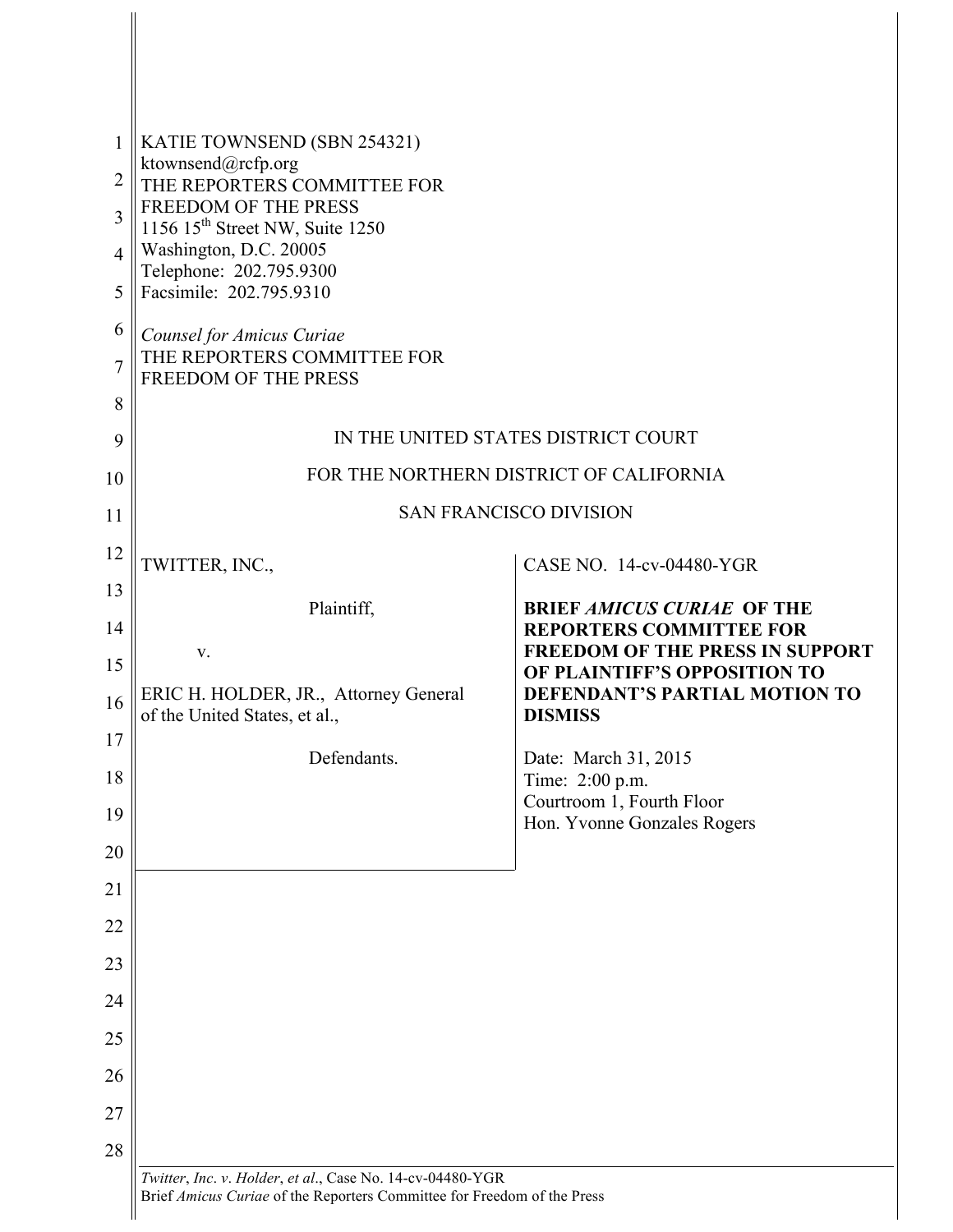| 1       | <b>TABLE OF CONTENTS</b>                                                                                                             |  |  |
|---------|--------------------------------------------------------------------------------------------------------------------------------------|--|--|
| 2       |                                                                                                                                      |  |  |
| 3       |                                                                                                                                      |  |  |
| 4       |                                                                                                                                      |  |  |
| 5       |                                                                                                                                      |  |  |
| 6<br>7  | The press and the public have a First Amendment and common law right to access court<br>$\mathbf{I}$ .                               |  |  |
| 8       | In both its approach to standing and its substantive rulings on access, the FISC has failed<br>II.                                   |  |  |
| 9<br>10 | The Government has repeatedly urged the FISC not to recognize the presumption of<br>A.                                               |  |  |
| 11      | The FISC requires individuals to meet an unduly high threshold to establish standing to<br><b>B.</b>                                 |  |  |
| 12      |                                                                                                                                      |  |  |
| 13      |                                                                                                                                      |  |  |
| 14      |                                                                                                                                      |  |  |
| 15      |                                                                                                                                      |  |  |
| 16      |                                                                                                                                      |  |  |
| 17      |                                                                                                                                      |  |  |
| 18      |                                                                                                                                      |  |  |
| 19      |                                                                                                                                      |  |  |
| 20      |                                                                                                                                      |  |  |
| 21      |                                                                                                                                      |  |  |
| 22      |                                                                                                                                      |  |  |
| 23      |                                                                                                                                      |  |  |
| 24      |                                                                                                                                      |  |  |
| 25      |                                                                                                                                      |  |  |
| 26      |                                                                                                                                      |  |  |
| 27      |                                                                                                                                      |  |  |
| 28      |                                                                                                                                      |  |  |
|         | Twitter, Inc. v. Holder, et al., Case No. 14-cv-04480-YGR<br>Brief Amicus Curiae of the Reporters Committee for Freedom of the Press |  |  |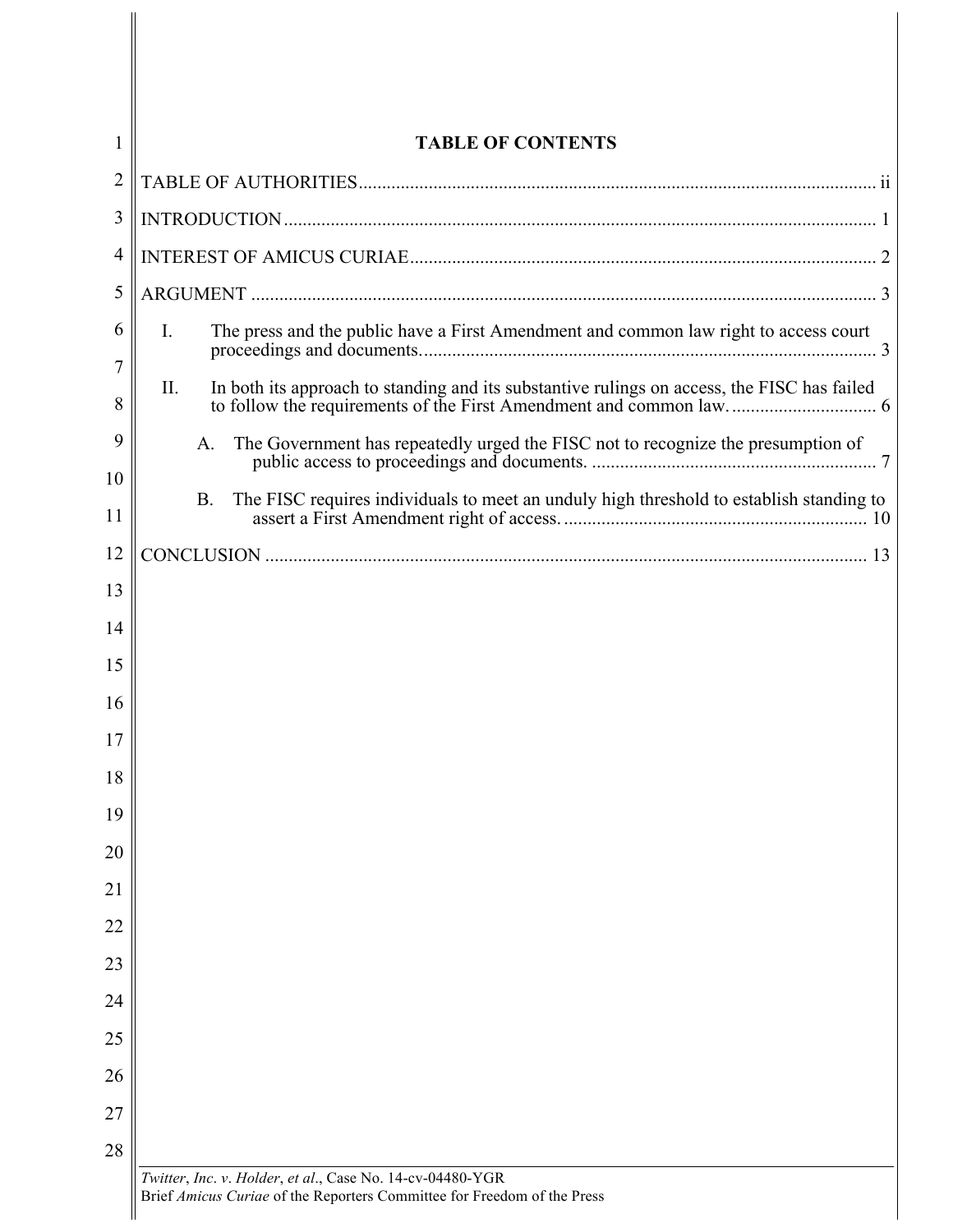| 1                           | <b>TABLE OF AUTHORITIES</b>                                                                                                                                                                  |
|-----------------------------|----------------------------------------------------------------------------------------------------------------------------------------------------------------------------------------------|
| $\overline{2}$              |                                                                                                                                                                                              |
| 3                           | <b>CASES</b><br>Associated Press v. United States Dist. Ct.,                                                                                                                                 |
| $\boldsymbol{\vartriangle}$ | Broadrick v. Oklahoma,                                                                                                                                                                       |
| 5                           | CBS, Inc. v. United States Dist. Court,                                                                                                                                                      |
| 6                           |                                                                                                                                                                                              |
| $\overline{7}$              | Courthouse News Serv. v. Planet,<br>Craig v. Harney,                                                                                                                                         |
| 8                           |                                                                                                                                                                                              |
| $\mathbf Q$                 | Foltz v. State Farm Mut. Auto. Ins. Co.,                                                                                                                                                     |
|                             | Gannett Co., Inc. v. DePasquale,                                                                                                                                                             |
| 10                          | Globe Newspaper Co. v. Superior Court,                                                                                                                                                       |
| 11                          | In re Directives,                                                                                                                                                                            |
| 12                          | In re Mot. for Release of Court Records,                                                                                                                                                     |
| 13                          | In re Oliver,                                                                                                                                                                                |
| 14                          | Kleindienst v. Mandel,                                                                                                                                                                       |
| 15                          |                                                                                                                                                                                              |
| 16                          | Leigh v. Salazar,                                                                                                                                                                            |
|                             | Nixon v. Warner Communications, Inc.,                                                                                                                                                        |
| 17<br>18                    | Op. and Order Granting Mot. for Reconsideration, In re Orders of This Court Interpreting Section<br>215 of the PATRIOT Act ("In re Section 215 Orders"),                                     |
|                             |                                                                                                                                                                                              |
| 19                          | Press-Enterprise Co. v. Superior Court of Cal., Riverside County ("Press-Enterprise I"),                                                                                                     |
| 20                          | Press-Enterprise Co. v. Superior Court of Cal., Riverside County ("Press-Enterprise II"),                                                                                                    |
| 21                          | Richmond Newspapers, Inc. v. Virginia,                                                                                                                                                       |
| 22                          | Sacramento Bee v. United States Dist. Ct.,                                                                                                                                                   |
| 23                          | Valley Broad. Co. v. United States Dist. Court,                                                                                                                                              |
| 24                          | <b>STATUTES</b>                                                                                                                                                                              |
| 25                          |                                                                                                                                                                                              |
| 26                          |                                                                                                                                                                                              |
| 27                          | <b>OTHER AUTHORITIES</b>                                                                                                                                                                     |
| 28                          | Mike Isaac, Reddit Issues First Transparency Report, N.Y. Times Bits Blog, Jan. 29, 2015 6<br>Mike Isaac, Twitter Reports a Surge in Government Data Requests, N.Y. Times Bits Blog, Feb. 9, |
|                             | $\overline{\textbf{ii}}$                                                                                                                                                                     |
|                             | Twitter, Inc. v. Holder, et al., Case No. 14-cv-04480-YGR<br>Brief Amicus Curiae of the Reporters Committee for Freedom of the Press                                                         |

 $\overline{\phantom{a}}$ 

 $\parallel$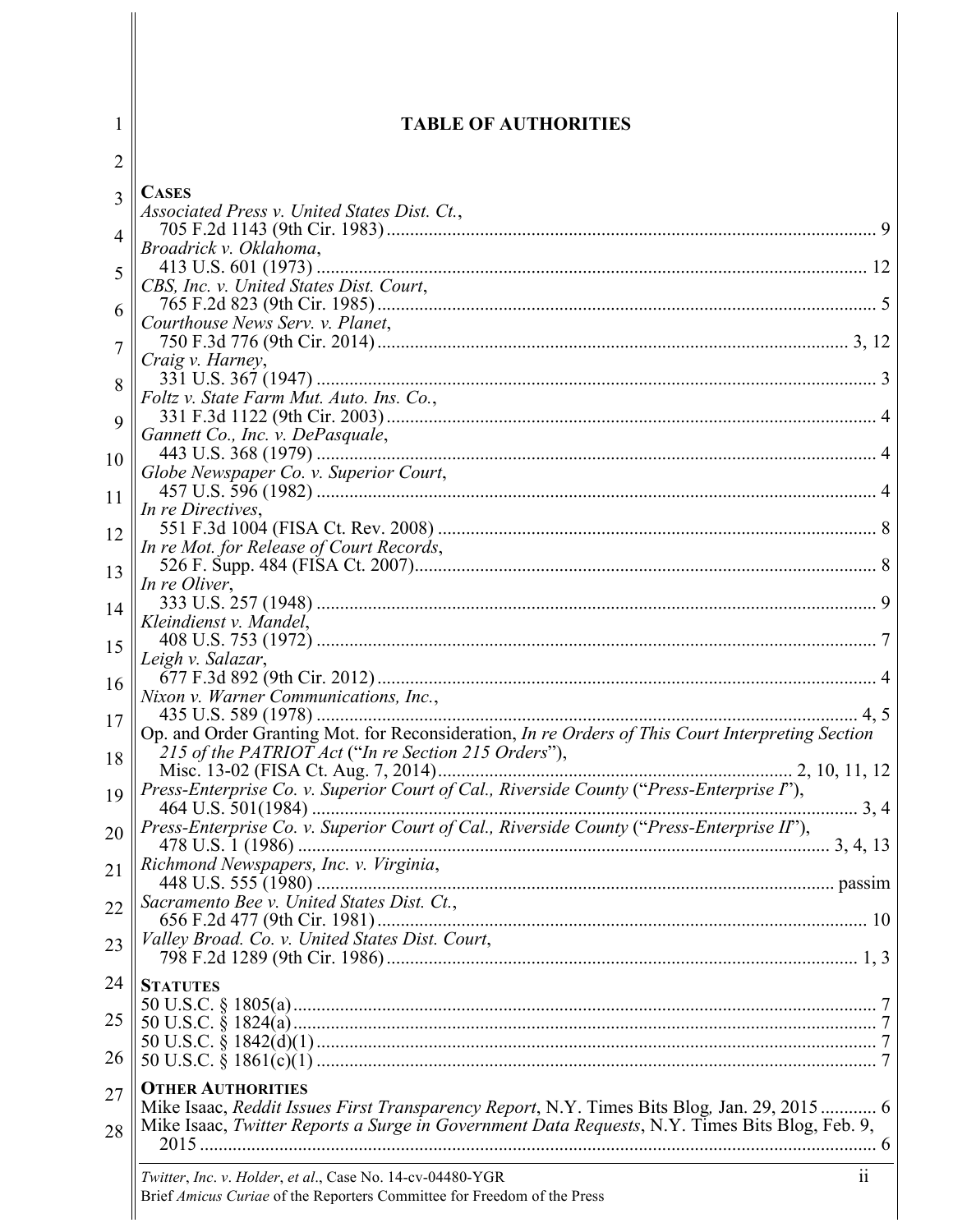| $\mathbf{1}$   |  |
|----------------|--|
| $\overline{2}$ |  |
| $\mathfrak{Z}$ |  |
| $\overline{4}$ |  |
| $\mathfrak{S}$ |  |
| 6              |  |
| $\overline{7}$ |  |
| $8\,$          |  |
| 9              |  |
| 10             |  |
| 11             |  |
| 12             |  |
| 13             |  |
| 14             |  |
| 15             |  |
| 16             |  |
| 17             |  |
| $18\,$         |  |
| 19             |  |
| $20\,$         |  |
| 21             |  |
| $22\,$         |  |
| $23\,$         |  |
| $24\,$         |  |
| $25\,$         |  |
| $26\,$         |  |
| $27\,$         |  |
| 28             |  |
|                |  |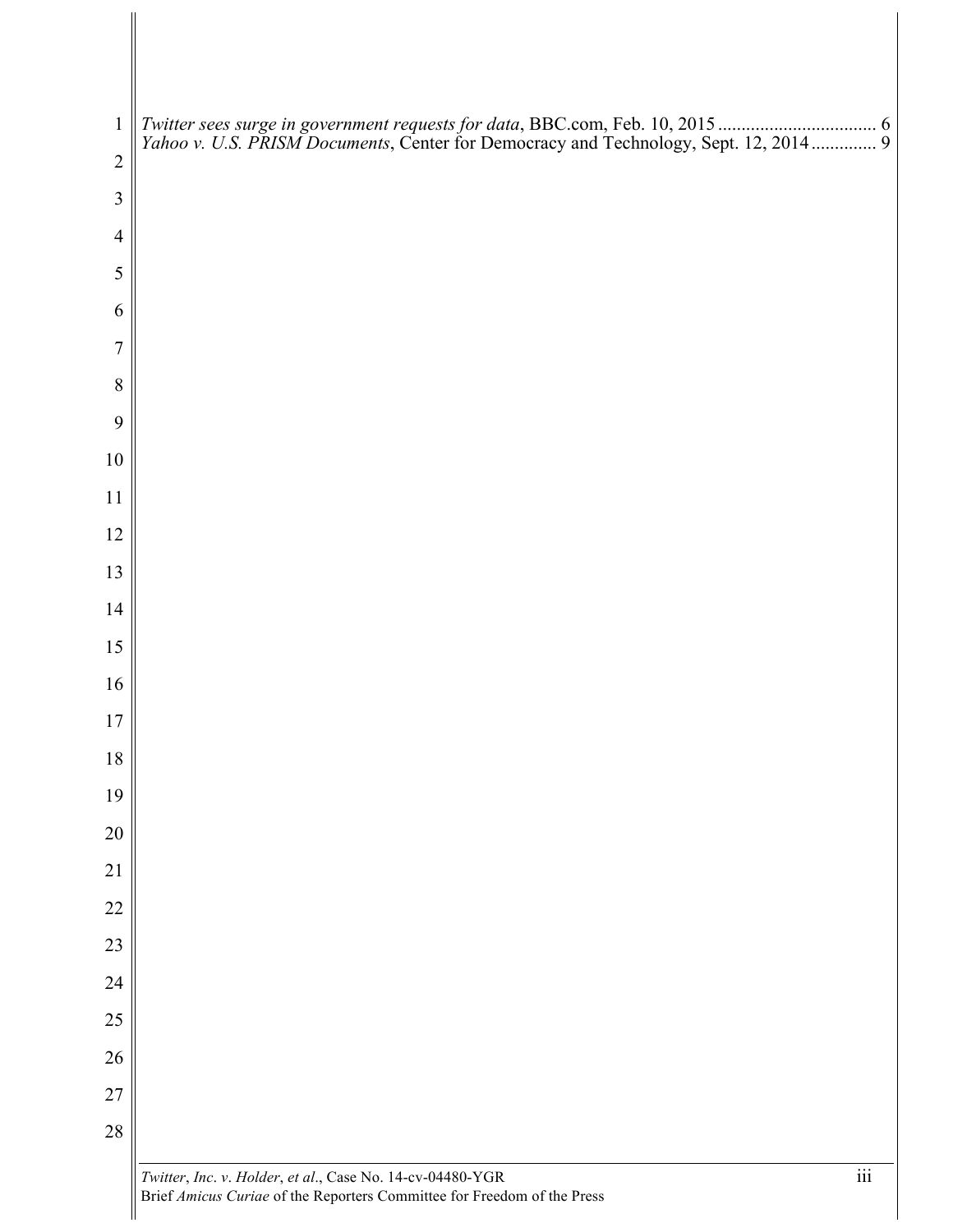#### **INTRODUCTION**

2 3 4 5 6 7 8 9 The complaint filed by Twitter, Inc. ("Twitter") does not seek to challenge a specific order issued under the Foreign Intelligence Surveillance Act ("FISA") or a specific National Security Letter ("NSL"). Rather, Twitter contests governmental restrictions on its ability to disclose the *number* of such orders or NSLs that it receives—even if that number is zero. Defendants (hereinafter, the "Government") have moved to dismiss in part for lack of subject matter jurisdiction and argue that Twitter's constitutional challenge to FISA nondisclosure obligations should be heard before the Foreign Intelligence Surveillance Court ("FISC"). Defs.' Partial Mot. to Dismiss at 13.

10 11 12 13 14 15 16 The Reporters Committee for Freedom of the Press ("Reporters Committee") agrees with the arguments asserted by Twitter in opposition to the Government's motion. The Reporters Committee writes separately to highlight the adverse practical impact that an order consigning Twitter's claim for declaratory relief to the FISC will have on the press and the public and to emphasize the importance of ensuring that this case and others like it, which present issues of great public interest and concern, are argued and decided in open judicial proceedings.

17 18 19 20 21 22 23 24 25 26 27 28 The public's constitutional and common law rights of access to court proceedings and documents serve as the foundation for public acceptance of the legitimacy and credibility of judicial institutions. While these rights have long been recognized as belonging to the public at large, the news media often necessarily acts as a proxy for the general public, playing an "indispensable representative role in gathering and disseminating to the public current information on trials." *Valley Broad. Co. v. United States Dist. Court*, 798 F.2d 1289, 1292 (9th Cir. 1986); *see also Richmond Newspapers, Inc. v. Virginia*, 448 U.S. 555, 573 (1980) (stating that news media "enjoy the same right of access as the general public"). The Government's contention that this Court ought to decline to exercise its jurisdiction over Twitter's declaratory judgment cause of action should be rejected, not only because exercising jurisdiction over this case is proper, but also because requiring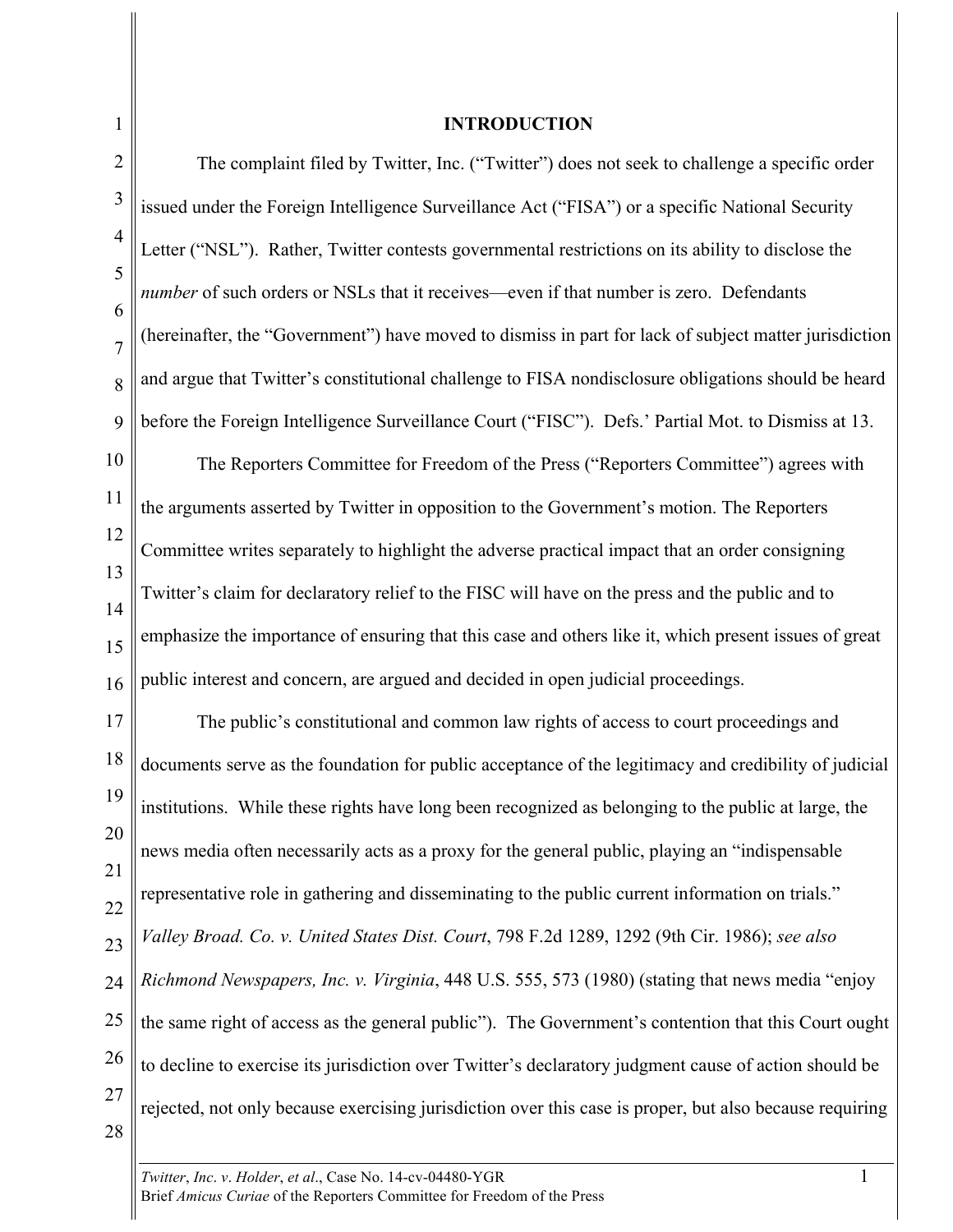1 2 Twitter's claims to be adjudicated by the FISC would undercut the public's rights of access to court proceedings and documents.

3 4 5 6 7 8 9 10 11 12 13 14 15 16 17 18 Instead of recognizing the presumptive right of access to court proceedings and documents under the First Amendment and the common law, the FISC has forced individual members of the press and the public seeking access to its documents and proceedings to show that they have a different, and greater, interest in access than the public at large in order to even have standing to pursue a claim. *See*, *e.g.*, Op. and Order Granting Mot. for Reconsideration, *In re Orders of This Court Interpreting Section 215 of the PATRIOT Act* ("*In re Section 215 Orders*"), Misc. 13-02 (FISA Ct. Aug. 7, 2014), *available at* http://perma.cc/X4U5-PUCC. The Government is well aware of the FISC's refusal to recognize the full thrust of the public's presumptive right of access, because the Government has previously argued––in closed proceedings––that the public has no such right with respect to FISC documents. *See* discussion *infra* at II.A. The public's constitutional right of access to proceedings and documents in this case—which is of substantial public interest and, indeed, implicates the public's First Amendment right to receive information from a willing speaker—would be unacceptably harmed if only the FISC, which operates largely behind closed doors and without public scrutiny, could hear Twitter's claims.

19

### **INTEREST OF AMICUS CURIAE***<sup>1</sup>*

20 21 22 23 24 25 26 The Reporters Committee is a voluntary, unincorporated association of reporters and editors dedicated to safeguarding the First Amendment rights and freedom of information interests of the news media and the public. The Reporters Committee has provided assistance, guidance, and research in First Amendment and freedom of information litigation since 1970. The Reporters Committee frequently represents the interests of the press and the public before Article III courts by pressing for access and by educating the public about how the judicial system operates. The

27

 $\overline{a}$ 

*Twitter, Inc. v. Holder, et al., Case No.* 14-cv-04480-YGR 2 Brief *Amicus Curiae* of the Reporters Committee for Freedom of the Press

<sup>28</sup> <sup>1</sup> No counsel for a party authored this brief in whole or in part, nor did any person or entity, other than *amicus* or its counsel, make a monetary contribution to the preparation or submission of this brief.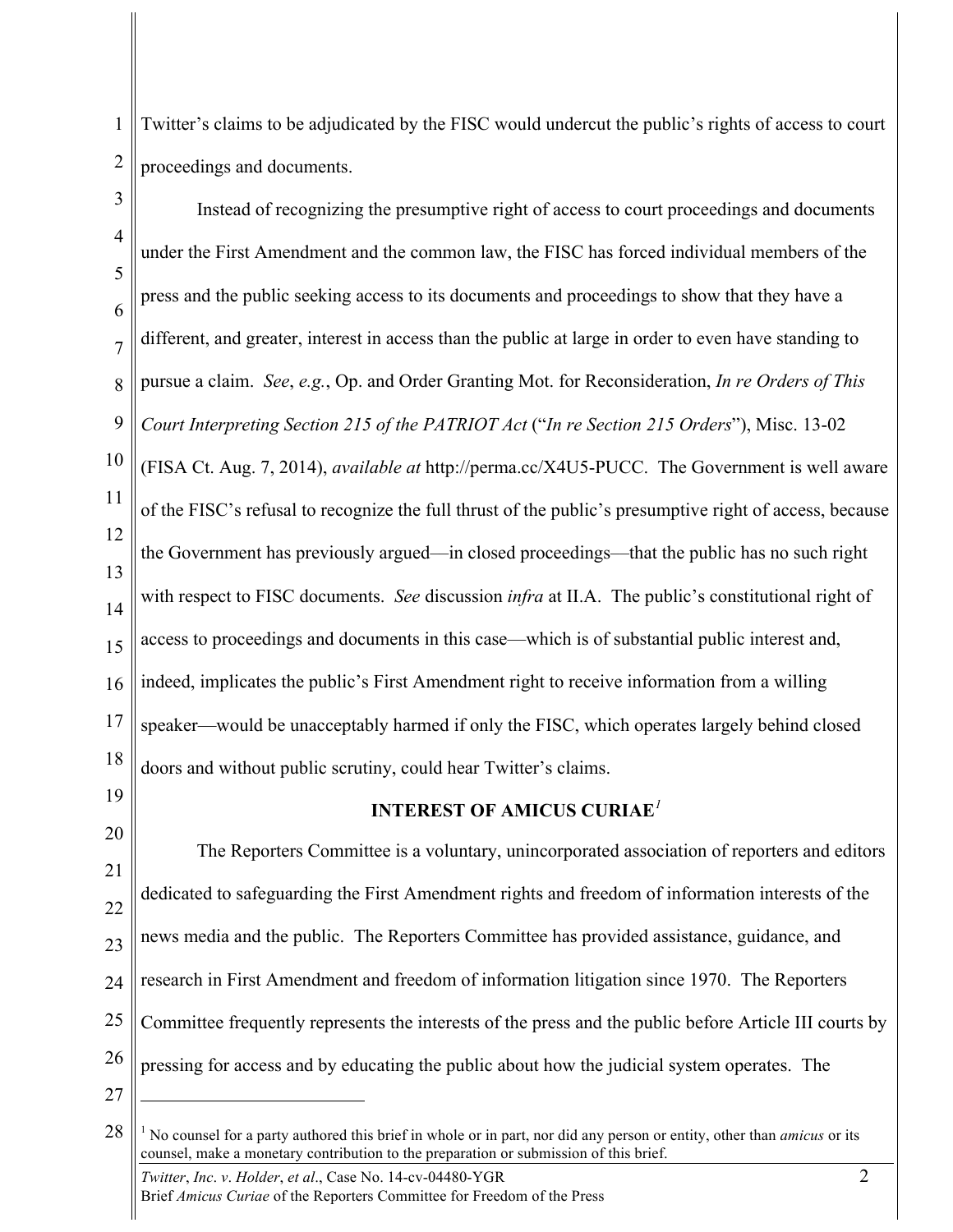*Twitter, Inc. v. Holder, et al., Case No.* 14-cv-04480-YGR 3 1 2 3 4 5 6 7 8 9 10 11 12 13 14 15 16 17 18 19 20 21 22 23 24 25 26 27 28 Reporters Committee is concerned that, should this Court decline to exercise jurisdiction to hear this case, it would unacceptably restrict the ability of the press and the public to access court proceedings and court documents in this case. **ARGUMENT I. The press and the public have a First Amendment and common law right to access court proceedings and documents.** It is well established that civil court proceedings are presumptively open to the public and the press. Indeed, as the Supreme Court has stated, "[w]hat transpires in the courtroom is public property." *Craig v. Harney*, 331 U.S. 367, 374 (1947). This presumption of access is grounded in both tradition and necessity. "[H]istorically both civil and criminal trials have been presumptively open." *Richmond Newspapers, Inc.*, 448 U.S. at 580 n.17. And such openness serves important values. *See*, *e.g.*, *Press-Enterprise Co. v. Superior Court of Cal., Riverside County* ("*Press-Enterprise I*"), 464 U.S. 501, 508 (1984) (noting that access "gives assurance that established procedures are being followed and that deviations will become known"). As a result, courts considering access claims founded on the First Amendment must also consider "whether public access plays a significant positive role in the functioning of the particular process in question." *Press-Enterprise Co. v. Superior Court of Cal., Riverside County* ("*Press-Enterprise II*"), 478 U.S. 1, 8 (1986). The Ninth Circuit recognizes that the public's right of access to civil proceedings and documents is of constitutional dimension. *See Courthouse News Serv. v. Planet*, 750 F.3d 776, 787 (9th Cir. 2014). (finding that plaintiff's right of access claim to documents filed in civil cases implicates "fundamental First Amendment interests"). "Because courtroom space is inherently limited, and because the public is dispersed, the media plays an indispensable representative role in gathering and disseminating to the public current information on trials." *Valley Broad. Co.*, 798 F.2d at 1292; *see also Richmond Newspapers, Inc.*, 448 U.S. at 573 (stating that "while media representatives enjoy the same right of

Brief *Amicus Curiae* of the Reporters Committee for Freedom of the Press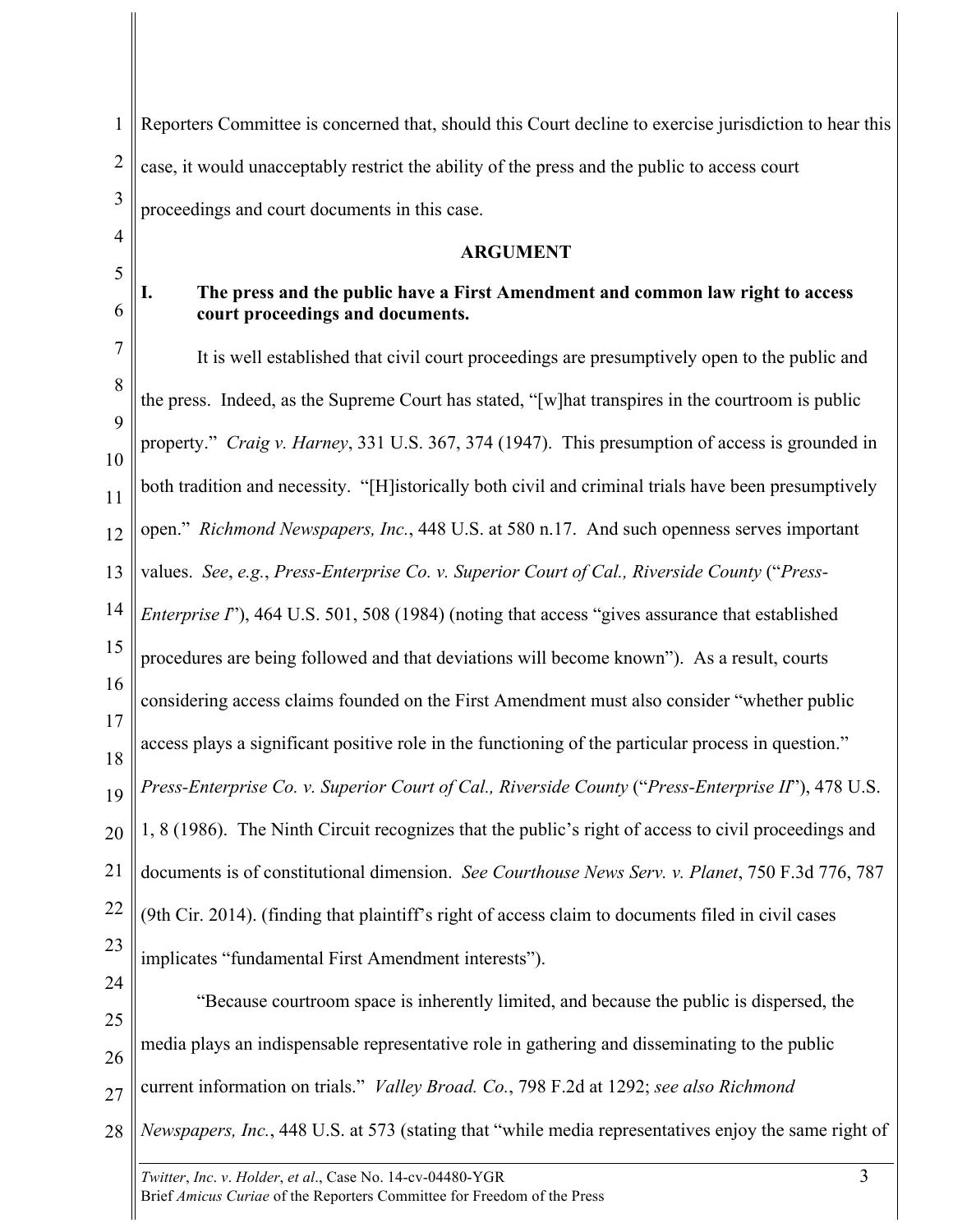1 2 3 4 5 6 7 access as the public," they often function as "surrogates" for public participation). Despite this special role, "[t]he First Amendment generally grants the press no right to information about a trial *superior* to that of the general public." *Nixon v*. *Warner Communications, Inc.*, 435 U.S. 589, 610 (1978) (emphasis added). Thus, although the news media often leads the fight for public access to court proceedings and records, the right of access inheres in the public at large, and the interests at stake can be vindicated by any member of the public.

8 9 10 11 12 13 14 15 16 Unsurprisingly, the leading Supreme Court authorities addressing the public's right of access to judicial proceedings and documents*—Nixon v*. *Warner Communications, Inc.*, 435 U.S. 589 (1978), *Gannett Co., Inc. v. DePasquale*, 443 U.S. 368 (1979), *Richmond Newspapers*, 448 U.S. 555, *Press-Enterprise I*, 464 U.S. 501 (1984, and *Press-Enterprise II*, 478 U.S. 1 (1986)––do not limit that right to a certain type of claimant, but rather ground it in the historical importance of open courts and the necessity of public scrutiny of the legal system. *See Globe Newspaper Co. v. Superior Court*, 457 U.S. 596, 606 (1982) ("Public scrutiny of a criminal trial enhances the quality and safeguards the integrity of the factfinding process.").

17 18 19 20 21 22 23 24 25 26 27 Courts in the Ninth Circuit "start with a strong presumption in favor of access to court records" and proceedings. *Foltz v. State Farm Mut. Auto. Ins. Co.*, 331 F.3d 1122, 1135 (9th Cir. 2003); *see also Leigh v. Salazar*, 677 F.3d 892, 900–901 (9th Cir. 2012) (remanding to district court to analyze whether the First Amendment right of access applies to "horse gathers"). Although this strong presumption may be overcome given "sufficiently compelling reasons," a court is required to take into account, among other things, "the public interest in understanding the judicial process" when resolving an access claim. *Id.* The importance of considering the public interest in a judicial record or document is rooted in the vital role that transparency and public oversight plays in keeping government accountable. Thus, when CBS, Inc. sought access to judicial records in a postconviction criminal proceeding, the Ninth Circuit found that access was constitutionally required, in

28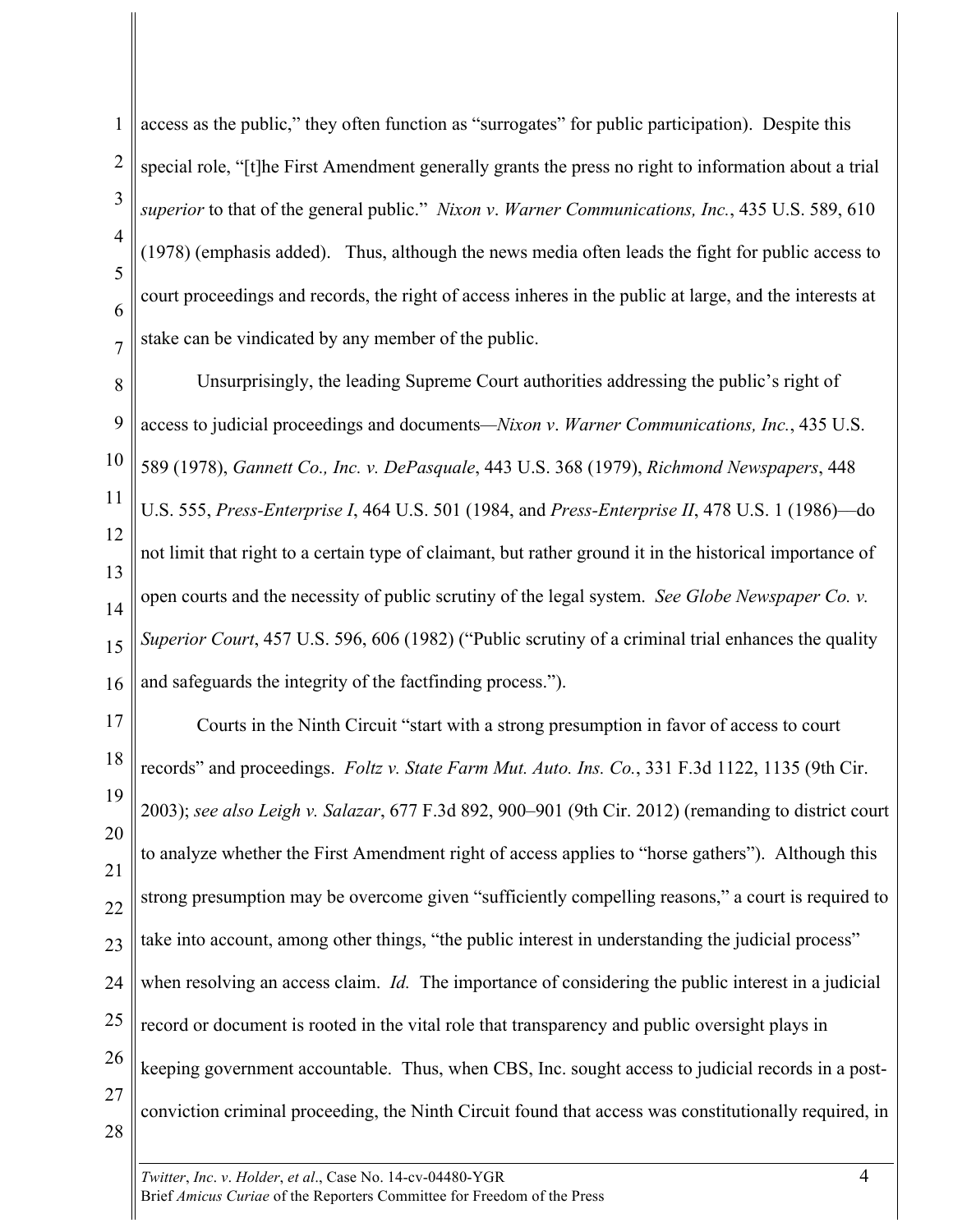1 2 3 part, because "[t]he penal structure is the least visible, least understood, least effective part of the justice system; and each such failure is consequent from the others." *CBS, Inc. v. United States Dist. Court*, 765 F.2d 823, 826 (9th Cir. 1985).

4 5 6 7 8 9 10 11 12 13 14 15 16 Open court proceedings date back "beyond reliable historical records." *Richmond Newspapers, Inc.*, 448 U.S. at 564. In *Richmond Newspapers*, the Supreme Court examined at length the history of open trials and the importance of such openness to the public. As the Court concluded, "People in an open society do not demand infallibility from their institutions, but it is difficult for them to accept what they are prohibited from observing." *Id.* at 572. Rather than being based on some specialized interest belonging to the claimant before it—a newspaper company—the Court in *Richmond Newspapers* grounded the First Amendment right of access to criminal proceedings in the importance of public oversight as a larger democratic value and a check on government power. Openness, the Court stated, gives "assurance that the proceedings were conducted fairly to all concerned, and it discouraged perjury, the misconduct of participants, and decisions based on secret bias or partiality." *Id.* at 569 (citations omitted).

17 18 19 20 21 22 23 24 25 26 Similarly, *Nixon v. Warner Communications*, the seminal Supreme Court case recognizing a common law right of public access to court documents, makes clear that the right of access is not conditional "on a proprietary interest in the document or upon a need for it as evidence in a lawsuit." *Nixon*, 435 U.S. at 598 (citations and footnotes omitted). At issue in *Nixon* was access to audio tapes of President Nixon used during a trial of Watergate conspirators. Although Warner Communications, the entity seeking access to the tapes, was a media organization, *Nixon*'s recognition that a "citizen's desire to keep a watchful eye on the workings of public agencies" underlies the right of access makes clear that the right does not belong to the press alone, but rather to all citizens. *Id.*

- 27
- 28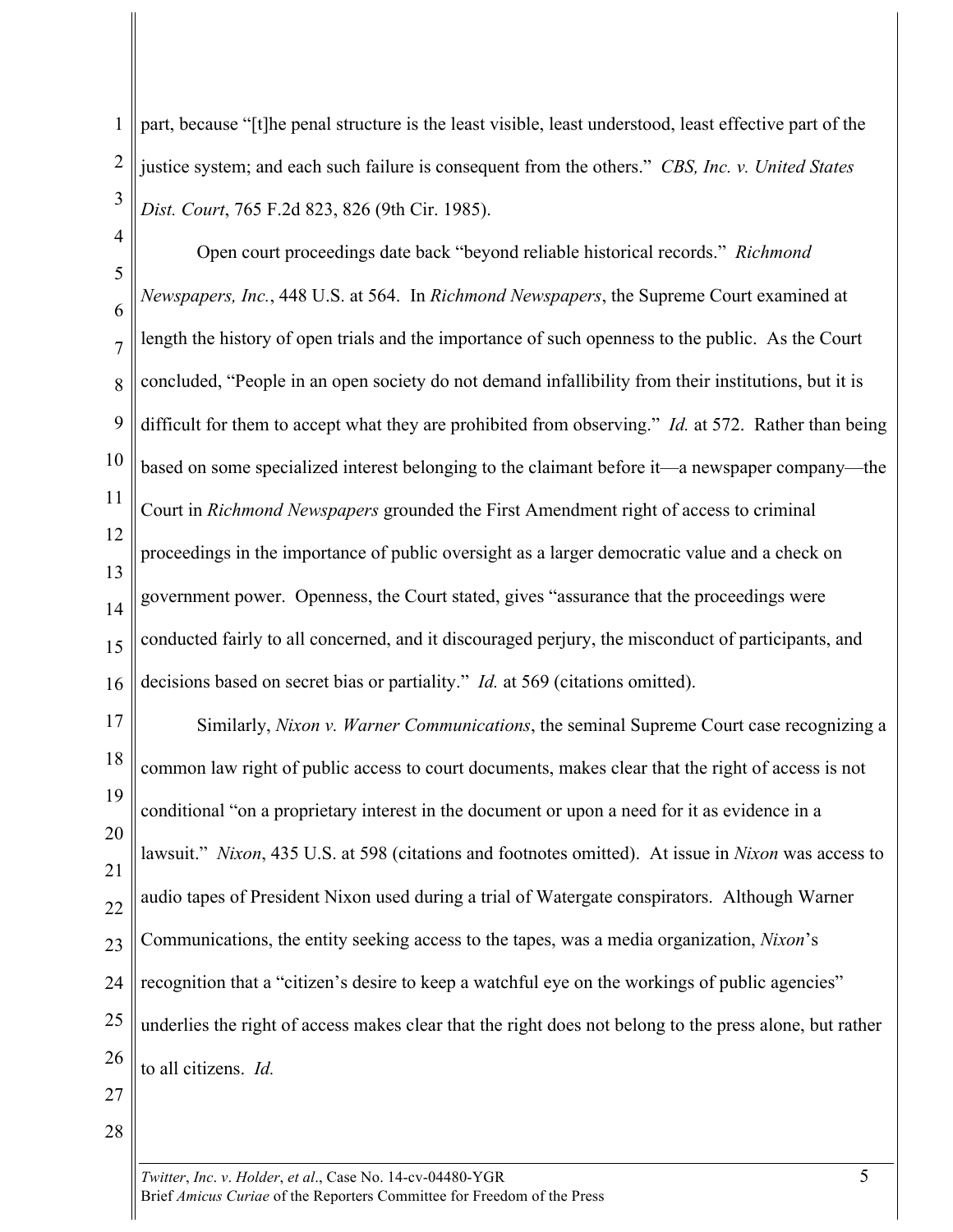1 2

### **II. In both its approach to standing and its substantive rulings on access, the FISC has failed to follow the requirements of the First Amendment and common law.**

3 4 5 6 7 8 Against the backdrop of this long-recognized right of the public to observe the civil and criminal cases that come before its courts, the Government's argument that this Court should decline to exercise jurisdiction over Twitter's First Amendment claims is particularly concerning because the FISC, unlike this Court, is largely shielded from public view. As set forth below, FISC hearings are not open to the public, and the FISC generally moves slowly to release documents, if indeed they are released at all. $<sup>2</sup>$ </sup>

9

10 11 12 13 14 15 16 17 18 19 20 21 22 23 24 As Twitter and the other *amici* demonstrate, Twitter's desire to disseminate the documents and core information at issue in this case—namely, the number of national security requests Twitter receives—is a matter of intense public interest. Twitter's most recent Transparency Report, which it was forced to release in redacted form and is at the center of this litigation, has garnered extensive news coverage. *See, e.g.*, *Twitter sees surge in government requests for data*, BBC.com (Feb. 10, 2015), www.bbc.com/news/technology-31358194; Mike Isaac, *Twitter Reports a Surge in Government Data Requests*, N.Y. Times Bits Blog (Feb. 9, 2015, 10:00 AM), http://nyti.ms/1IDbXVe. The fact that a company has *not* received national security requests is also of public interest. A few weeks ago, Reddit, an internet company, issued its first transparency report, stating that it had never received a national security request; that fact also captured public attention and attracted news coverage. *See* Mike Isaac, *Reddit Issues First Transparency Report*, N.Y. Times Bits Blog (Jan. 29, 2015, 1:00 P.M.), http://nyti.ms/1CQ2Yeu. While Twitter's First Amendment right to disseminate this information is violated by the restraints at issue in this case, the First Amendment rights of the press and the public to "receive information and ideas" are also

- 25
- 26

 $\overline{a}$ 

<sup>27</sup> 28 <sup>2</sup> Moreover, since Twitter is challenging the Government's position that it may not disclose the number of FISA orders it has issued, *even if that number is zero*, it is perverse for the Government to try to to force Twitter to litigate— in the secrecy of the FISC— a secrecy obligation that arises in the *absence* of a FISA order. *See* Pl.'s Opp. to Def.'s Partial Mot. to Dismiss at 9–10.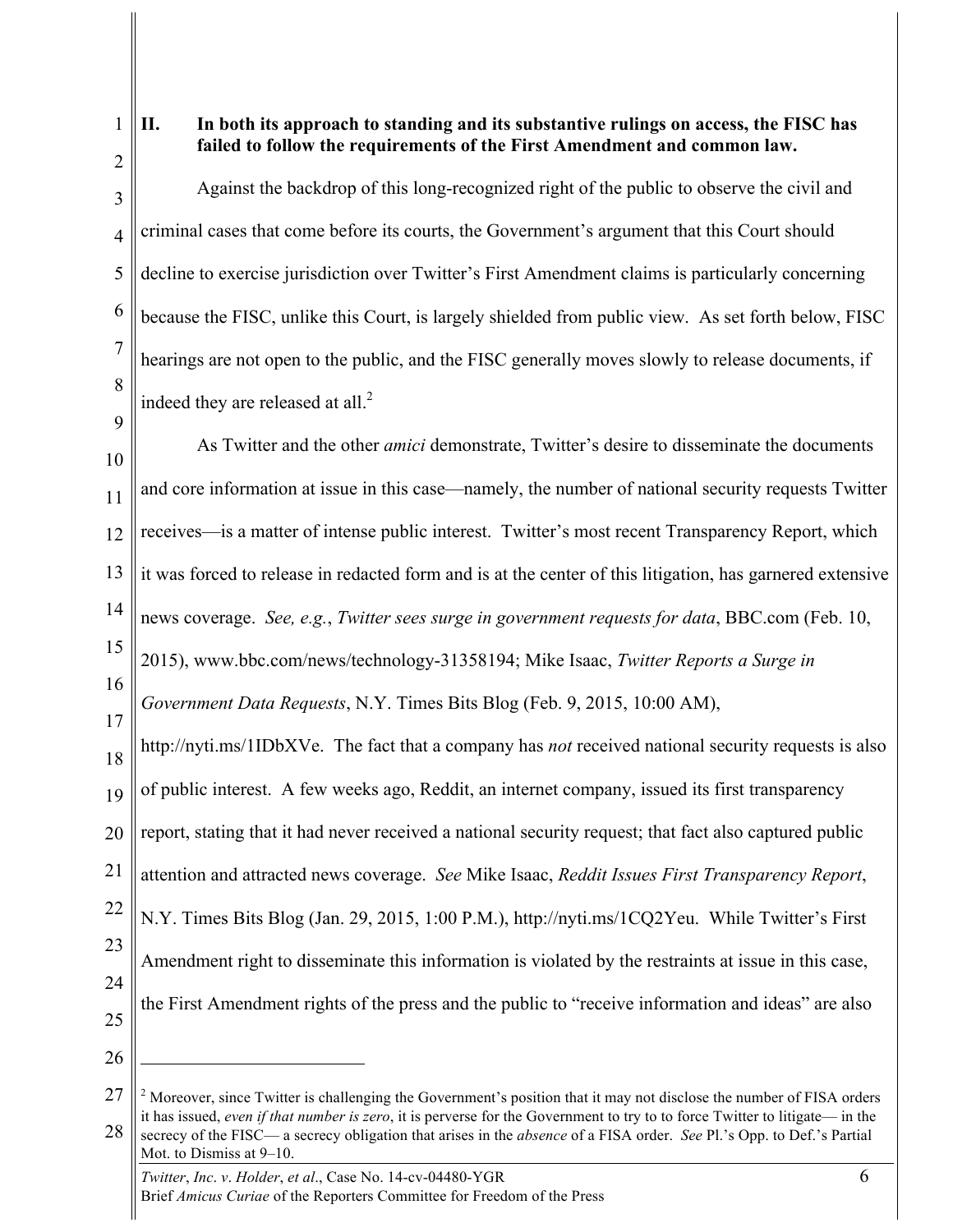1 2 3 implicated when Twitter is barred from disclosing this information. *Kleindienst v. Mandel*, 408 U.S. 753, 762–63 (1972) (summarizing cases in which the Supreme Court had referred to a listener's First Amendment right to "receive information").

4 5

# **A. The Government has repeatedly urged the FISC not to recognize the presumption of public access to proceedings and documents.**

6 7 8 9 10 11 12 13 While the issues raised by Twitter in this case and the information it wishes to disclose are of substantial public concern, FISC proceedings and documents remain, as a practical matter, shrouded in secrecy. For example, when recipients of FISA directives dispute the constitutionality of those directives or any secrecy obligations derived therefrom, the public and the press are barred from attending those proceedings, and are often unaware that any dispute is taking place at all because FISA requires FISC proceedings to occur *ex parte. See, e.g.*, 50 U.S.C. §§ 1805(a), 1824(a), 1842(d)(1) & 1861(c)(1) (providing for *ex parte* proceedings).

14 15 16 17 18 19 20 21 22 23 24 25 26 27 28 In November 2007, Yahoo! made a request to the FISC to declare unconstitutional directives issued to it under the Protect America Act of 2007, the predecessor to the FISA Amendments Act of 2008. Yahoo! Inc.'s Mem. In Opp. to Mot. to Compel, *In re Directives to Yahoo! Inc. Pursuant to Section 105B of the Foreign Intelligence Surveillance Act* ("*In re Directives*"), No. 105B(g) 07-01 (FISA Ct., Nov. 30, 2007), *available at* http://bit.ly/1CiJw8J. The directives compelled Yahoo! to provide the government with the contents of communications of persons reasonably believed to be outside the United States. *Id.* at 4. Yahoo! challenged the constitutionality of the directives under the Fourth Amendment. *Id.* The FISC denied Yahoo!'s request to set aside the directives, and granted the government's motion to compel compliance. Mem. Op., *In re Directives*, No. 105B(g) 07-01 (FISA Ct., Apr. 25, 2008).Yahoo! then appealed to the Foreign Intelligence Surveillance Court of Review ("FISCR"). Br. of Yahoo!, *Yahoo! v. United States*, No. 08-01, at 2–3 (FISA Ct. Rev. May 29, 2008), *available at* http://bit.ly/1AhmZKj. In August 2008, the FISCR denied Yahoo!'s appeal and found that the directives satisfied the Fourth Amendment. *In re Directives*,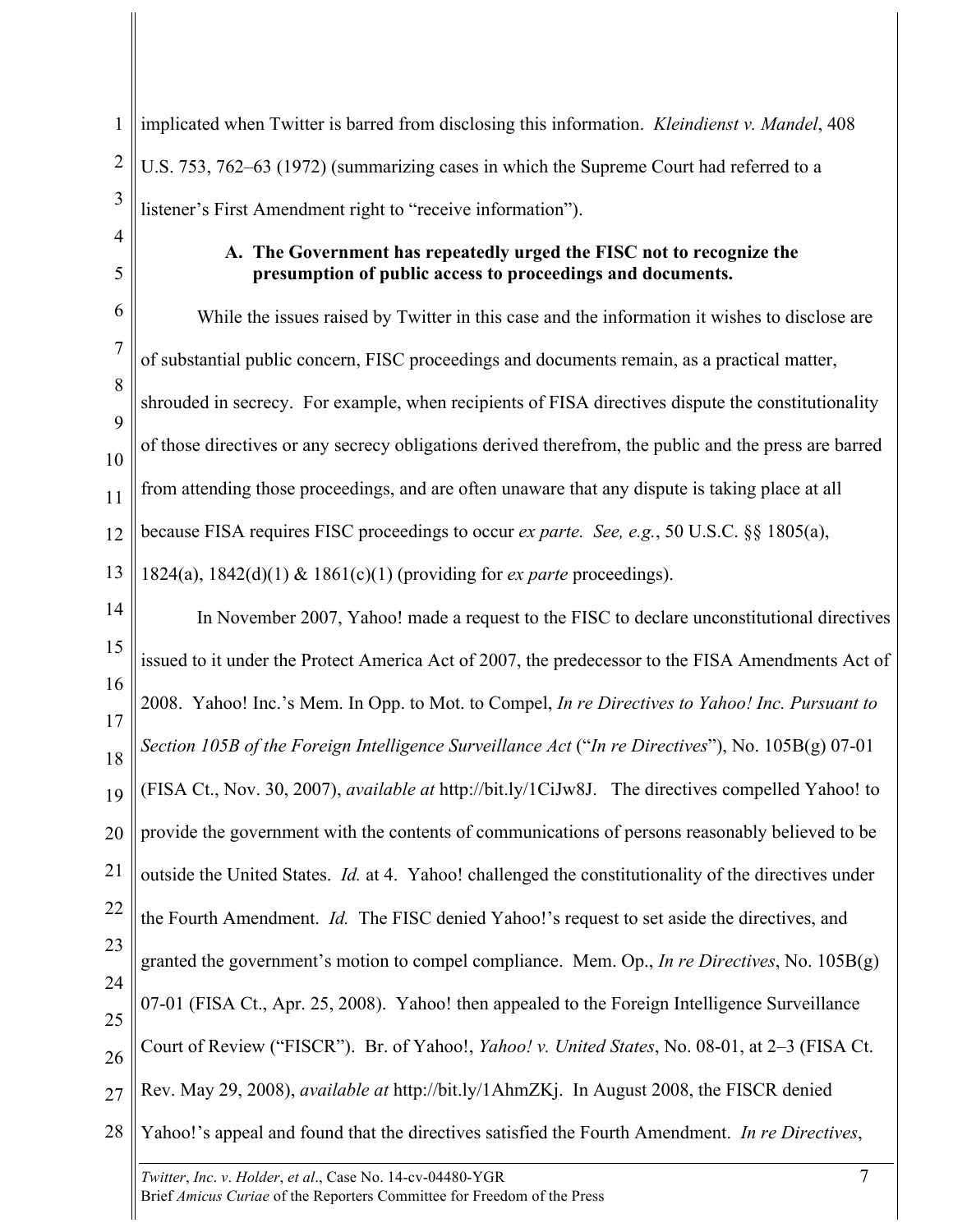1 2 551 F.3d 1004 (FISA Ct. Rev. 2008), *available at* http://bit.ly/1DfANW8. A redacted copy of that appellate decision, which omitted Yahoo!'s name, was published later that year.

- 3 4 5 6 7 8 9 10 11 12 13 14 15 16 17 At the time, the Government strongly opposed the exercise of the right of public access to FISC proceedings and filings. In 2007, according to a published FISC opinion, when the ACLU filed a motion seeking release of documents related to electronic surveillance, the government argued, in its sealed filing, that "there is no right of public access to these records." *In re Mot. for Release of Court Records*, 526 F. Supp. 484, 485–86 (FISA Ct. 2007) (citing the government's response to the ACLU's motion). Indeed, the Government continued to take that position in later litigation as well. In June 2013, the ACLU, this time along with the Media Freedom and Information Access Clinic at Yale Law School (MFIAC), again sought access to FISC decisions. Mot. for Release of Court Records, *In re Section 215 Orders*, Misc. 13-02 (FISA Ct. June 12, 2013). In its opposition to the motion, the Government argued that while it intended to unilaterally declassify documents, that intention "does not suggest that this Court should recognize a broadbased constitutional right" of public access to FISC decisions. Opp. to Mot. for Release of Court Records at 12, *In re Section 215 Orders*, Misc. 13-02 (FISA Ct. July 5, 2013).
- 18 19 20 21 22 23 24 25 26 27 28 Also in June 2013, nearly five years after the FISCR issued its decision in its case, Yahoo! filed an unclassified motion for publication of the 2007 FISC decision finding that the directives did not violate the Fourth Amendment. Provider's Unclassified Mot., *In re Directives*, No. 105B(g) 07- 01 (June 14, 2013), *available at* http://1.usa.gov/1DYhSO3. In response to that motion, the Government took a different tack than it did in the second ACLU case. Citing the "strong presumption in favor of public access to judicial proceedings," the Government agreed that the decision should be published and that Yahoo!'s name was no longer classified "and may be released immediately." Reply in Supp. of Yahoo!'s Mot., *In re Directives*, No. 105B(g) 07-01 (July 9, 2013), *available at* http://1.usa.gov/1vhlFkC. To be clear, just four days after the Government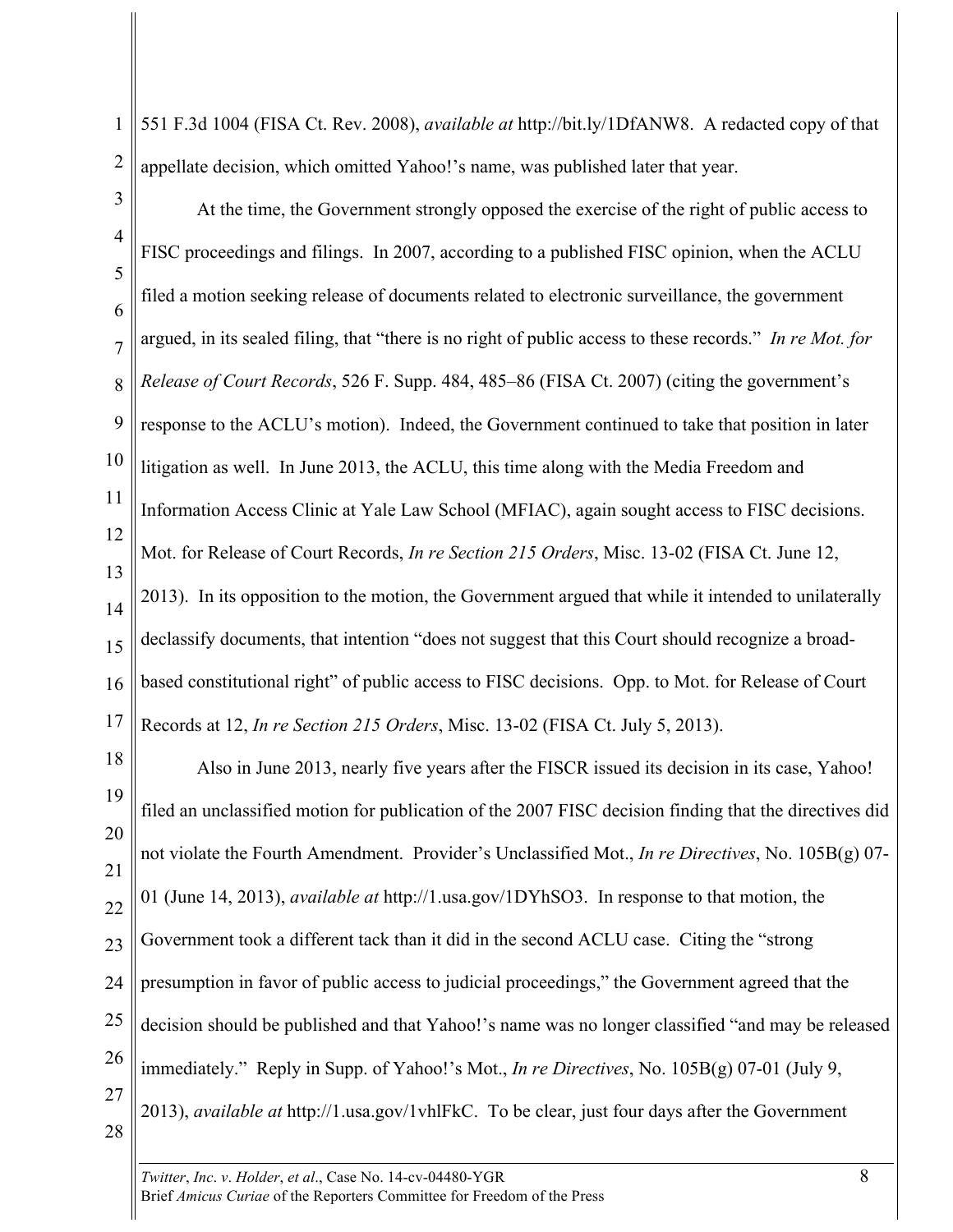1 2 3 4 5 6 opposed the mere recognition of the right of access in *In re Section 215 Orders*, it argued in favor of a "strong presumption" in *In re Directives*. The Government then undertook a lengthy declassification review of the docket in the Yahoo! case. The public became aware of Yahoo!'s efforts only in 2014. *See Yahoo v. U.S. PRISM Documents*, Center for Democracy and Technology (Sept. 12, 2014), http://bit.ly/1r0KtyB (providing documents from Yahoo!'s 2008 FISC litigation).

7 8 9 10 11 12 13 14 15 16 17 The Yahoo! litigation illustrates the ways that the public would suffer if Twitter were permitted to pursue its First Amendment claims only before the FISC. The Government's willingness to take wholly inconsistent positions on the very *existence* of a presumptive right of access to FISC proceedings and documents suggests that, in any case where the Government perceives public scrutiny to be undesirable, it will view the FISC as a more attractive venue and give public access rights the back of its hand. *Compare* Reply in Supp. of Yahoo!'s Mot., *In re Directives*, No. 105B(g) 07-01 (July 9, 2013), *available at* http://1.usa.gov/1vhlFkC (citing a "strong presumption in favor of public access") *with* Opp. to Mot. for Release of Court Records at 12, *In re Section 215 Orders*, Misc. 13-02 (FISA Ct. July 5, 2013) ("[T]his Court should conclude that there is no First Amendment right of access to the requested materials.").

18 19 20 21 22 23 24 25 26 27 28 Indeed, while the FISC has a track record of maintaining complete secrecy during the pendency of actions, as well as for years afterward, the efficacy of the public right of access as a check on government depends in large part on it being a *contemporaneous* right,. *See In re Oliver*, 333 U.S. 257, 270 (1948) ("The knowledge that every criminal trial is subject to *contemporaneous* review in the forum of public opinion is an effective restraint on possible abuse of judicial power.") (emphasis added); *see also Associated Press v. United States Dist. Ct.*, 705 F.2d 1143, 1147 (9th Cir. 1983) (holding that even a 48-hour delay in unsealing judicial records is a "total restraint on the public's first amendment right of access"). Particularly in light of the Government's fickle and opportunistic treatment of the right of access when it comes to the FISC, the Government's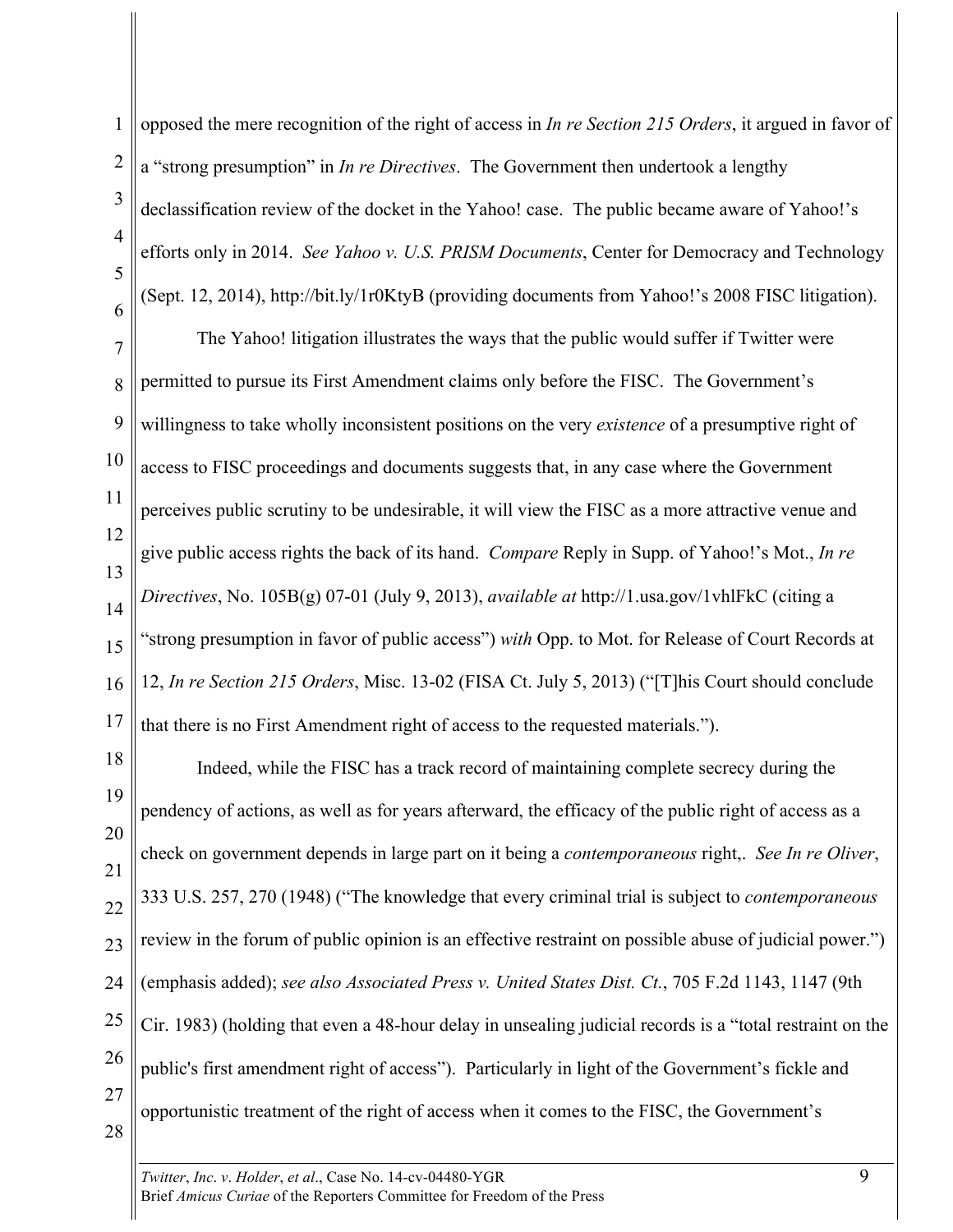1 2 3 argument that only the FISC should hear Twitter's claims warrants close scrutiny from this Court. The practical secrecy surrounding the FISC could effectively deny the press and public access to information about this case.

4 5

## **B. The FISC requires individuals to meet an unduly high threshold to establish standing to assert a First Amendment right of access.**

6 7 8 9 10 11 12 If history is any guide, the litigation of constitutional rights in the FISC is no more open to public access and participation than any of the other matters litigated before the FISC. Despite the Government's eventual pivot in the Yahoo! litigation toward a broad presumption in favor of public access, the FISC has embraced a shrunken standard for public claims of access that strays widely from the high standard Article III courts apply to comport with the requirements of the First Amendment.

13 14 15 16 17 18 19 20 21 22 23 24 25 26 27 28 The FISC requires claimants to establish that they have standing to make an access claim by showing that they have "suffered an injury that is concrete, particularized, and actual or imminent; fairly traceable to the challenged action; and redressable by a favorable ruling." Op. and Order Granting Mot. for Reconsideration 2, *In re Section 215 Orders*, Misc. 13-02 (FISA Ct. Aug. 7, 2014), *available at* http://perma.cc/X4U5-PUCC. Yet, the Supreme Court does not demand a showing of a particularized injury before determining a claim based on a public right of access, and for good reason: the right belongs to the public, and any harm is suffered by the public as well as the individual asserting the access right. As a result, the mere fact of exclusion is enough to establish standing to assert a right of access. *See, e.g.*, *Sacramento Bee v. United States Dist. Ct.*, 656 F.2d 477, 480 (9th Cir. 1981), *cert. denied*, 456 U.S. 983 (1982) (finding that newspaper "has standing because it was excluded from a criminal trial and was inhibited from reporting news"). Nevertheless, the FISC has adopted a narrower standard, impeding public access as a result. In 2013, the FISC *sua sponte* applied this narrower standard in *In re Section 215 Orders* to find that the MFIAC lacked standing to pursue its access claim for release of selected opinions of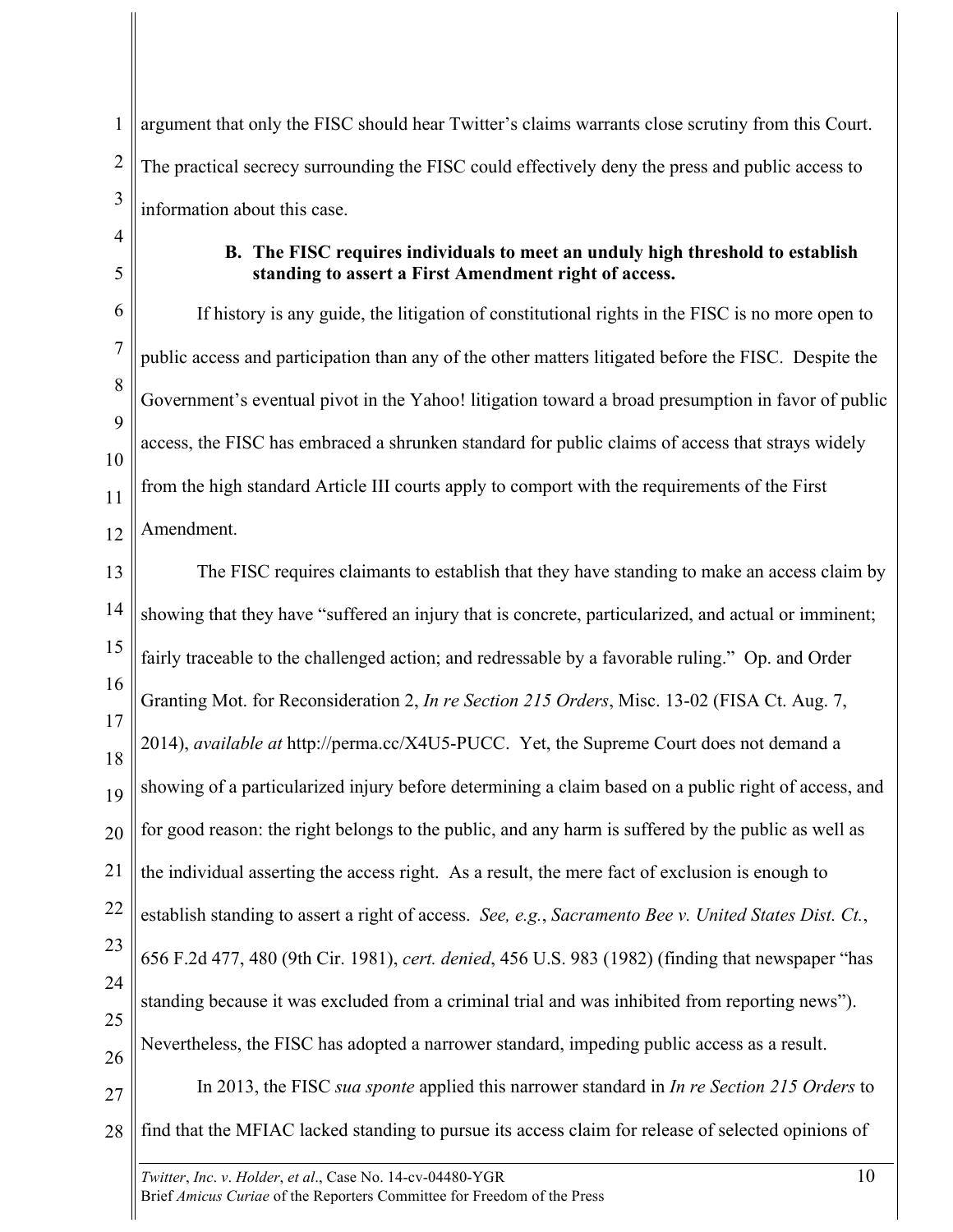1 2 3 4 5 6 the FISC. The FISC found that "MFIAC has submitted no information as to how the release of the opinions would aid its activities, or how the failure to release them would be detrimental." Op. and Order 9 n.13, *In re Section 215 Orders*, Misc. 13-02 (FISA Ct. Sept. 13, 2013), *available at*  http://1.usa.gov/1mjrwX3. MFIAC petitioned for reconsideration, which the FISC granted, though it did not alter the applicable test. Op. and Order Granting Mot. for Reconsideration, *In re Section 215 Orders*, Misc. 13-02 (FISA Ct. Aug. 7, 2014).

8 9 10 11 12 13 14 15 16 17 On reconsideration, the FISC concluded that "the principles of Article III standing require examination of whether a lack of public access to the opinion in question will actually have a particular negative effect on MFIAC's ongoing or planned activities, or whether in some other way it had suffered (or imminently stood to suffer) a concrete and particularized injury in fact, beyond a simple lack of access to the opinion." Op. and Order Granting Mot. for Reconsideration, *In re Section 215 Orders*, Misc. 13-02 (FISA Ct. Aug. 7, 2014). While the FISC ultimately decided to "exercise its discretion" to accept additional evidence proffered by MFIAC attesting to its activities and the harm it suffered through lack of access to the records in question, and granted standing to MFIAC, this inquiry is a radical departure from the standing requirements in access cases.

18 19 20 21 22 23 24 25 26 27 The FISC's determination that standing to assert a right of access to court proceedings and documents depends on an individual, particularized injury that is distinct from the injury suffered by the public more generally runs counter to the basic premise of the public access doctrine: that the right of access inheres in the public at large. Because the right belongs to any and all members of the public, requiring an individual to show an injury traceable to the harm of withholding access that is distinct or different from the injury to the general public makes it difficult, if not impossible, to establish standing. Yet the FISC has found the fact that "all members of the American public can say that they are being denied access to the opinion at issue and assert the same claimed right of

28

7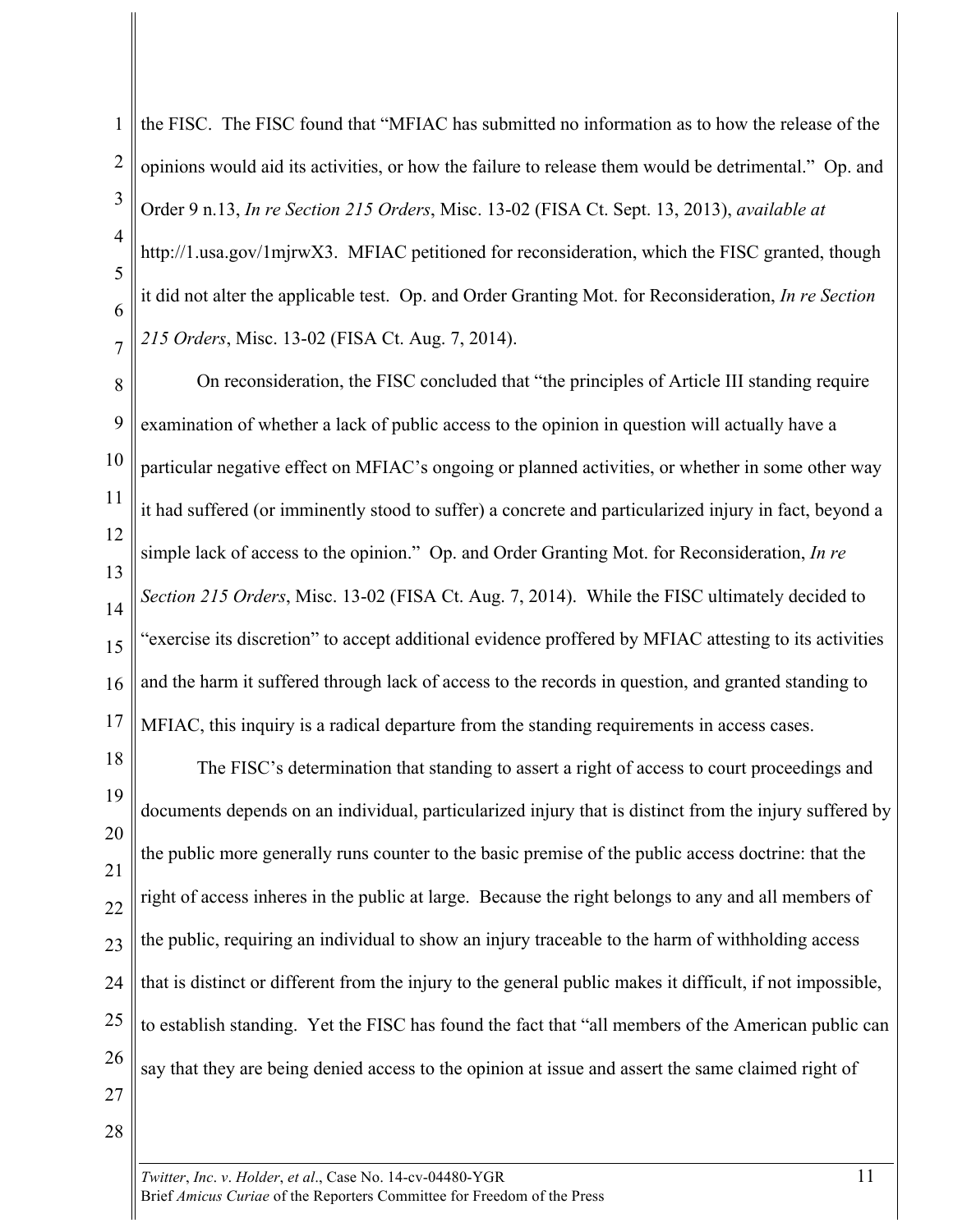1 2 public access that MFIAC has" a stumbling block to finding that MFIAC had standing to assert the right of public access to filings in the FISC. *Id.* at 7.

3 4 5 6 7 8 9 10 11 12 13 14 15 16 17 18 19 20 21 22 This reluctance to grant standing to citizens asserting a right of public access contravenes basic First Amendment principles, which dictate that the denial of information at the heart of democratic process is a sufficient harm to establish standing. *See Broadrick v. Oklahoma*, 413 U.S. 601, 611–12 (1973) (explaining that because the First Amendment requires "breathing space," standing rules are relaxed in constitutional challenges of state action, and litigants can sue for violations of others' rights). There is no question that denial or delay of the right of access is a "cognizable injury" for the press as well as the public. *Planet*, 750 F.3d at 776. This initial harm also results in additional First Amendment injuries to the public, which cannot discuss documents or proceedings "about which it has no information." *Id. Broadrick* and *Planet* show that because access to court information is a public right, anyone who wants access has standing to pursue it. Requiring groups to show that access would be of "concrete, particular assistance to them in their own activities," as the FISC does, would be akin to requiring an individual who is barred from the courtroom to prove that his past actions show that he has a specific stake in attending a hearing. Op. and Order Granting Mot. for Reconsideration, *In re Section 215 Orders*, Misc. 13-02 at 7–8. The FISC's requirement that individuals assert rights of access that are different and greater than those of the general public in order to establish standing directly undercuts the *Broadrick* holding that First Amendment litigants may sue for violations of others' rights as well as their own.

23 24 25 26 27 28 Even if the FISC recognizes that a claimant, like MFIAC, has standing, the FISC does not embrace the "strong presumption in favor of access" that the Ninth Circuit and the Supreme Court have recognized. *Id.* at 11; *see also Richmond Newspapers, Inc.*, 448 U.S. at 580 n.17 (finding that civil and criminal trials have long been "presumptively open"). The Constitution requires that this presumption "may be overcome only by an overriding interest based on findings that closure is

*Twitter*, *Inc. v. Holder, et al., Case No.* 14-cv-04480-YGR 12 Brief *Amicus Curiae* of the Reporters Committee for Freedom of the Press